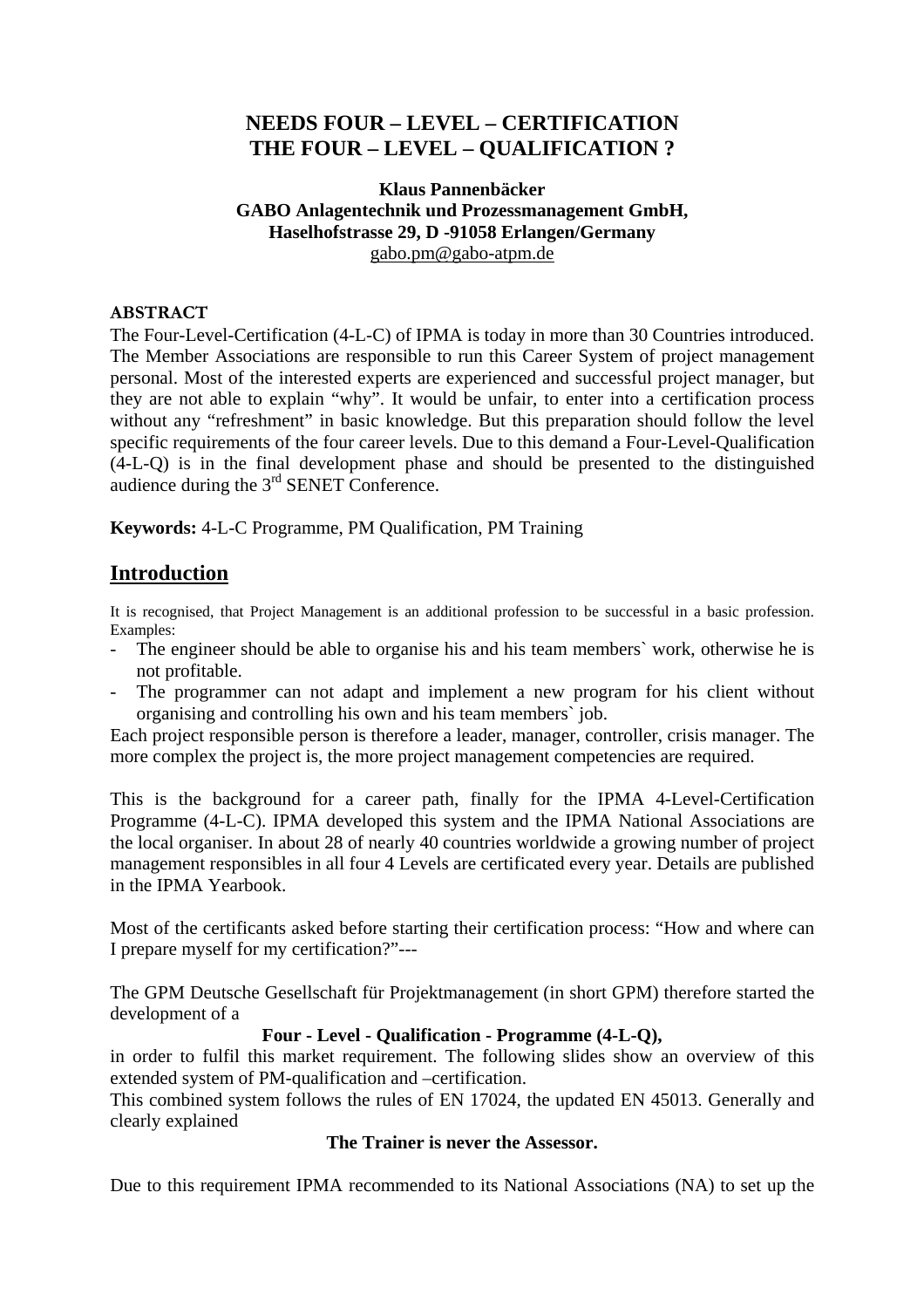training activities as a division of the NA and to cerate an independent body for the certification objectives and processes.

#### **1. Four – Level – Certification (4-L-C)**

The well known figure is this pyramid. The higher the level, the smaller is the number of certificated individuals. This is the traditional hierarchy in each organisation. And it is also very traditionally that these levels can only be reached as career path with extraordinary competences.



The figure also shows, the higher the level that greater are the **Competences = Knowledge + Experience + Personality** 

The IPMA Regulations and Guidelines (ICRG) explain compulsory the contents and processes of the whole certification system. Due to the fact that each NA follows this ICRG and IPMA checks latest after the 4th year of starting the certification in its country, each National Association can assure international recognition of its certificated project management personal.

#### **2. Four – Level – Qualification (4-L-Q)**

The keyword "Qualification" does not mean in this connection to have reached a specific capability of doing something properly, in this sense is Qualification = Education + Training  $+$  Coaching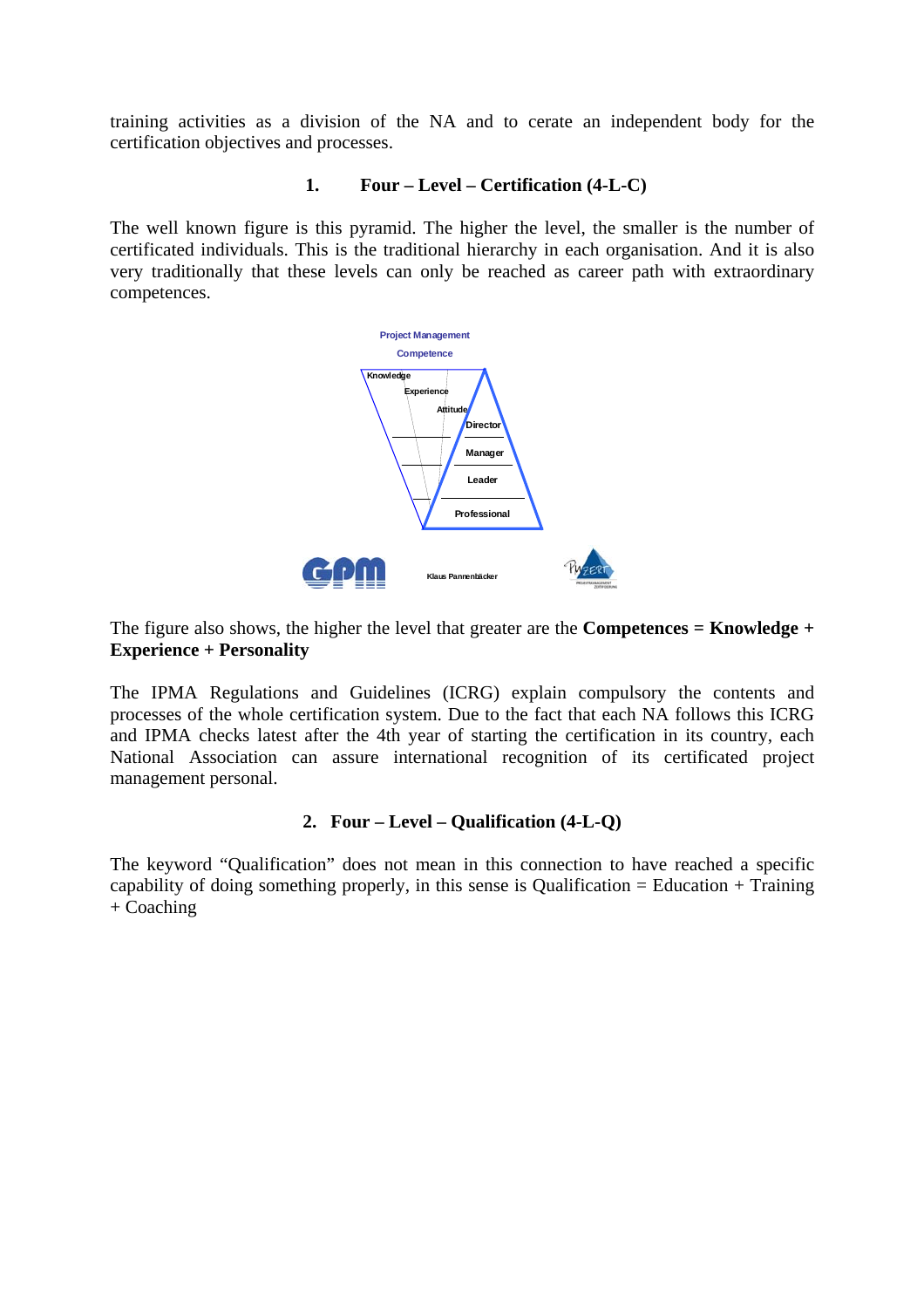

The figure shows in red colour from the bottom to the top the number as well as the type of qualification hours, the certificant needs for a successful certification. It seems to be logical that

- **Education increases the Knowledge**
- **Training improves the Experience**
- **Transfer assists the Personal Attitude**

## **1. International Competence Baseline (ICB)**

The International Competence Baseline (ICB) defines the objectives of project management in practise. Therefore this document is and must be the same baseline for the

- **Assessor to certificate**
- **Trainer to train**

Qualification and certification must have the identical baseline. It should never happen that an Assessor asks questions, for which the Certificant had never the chance for learning the answer.